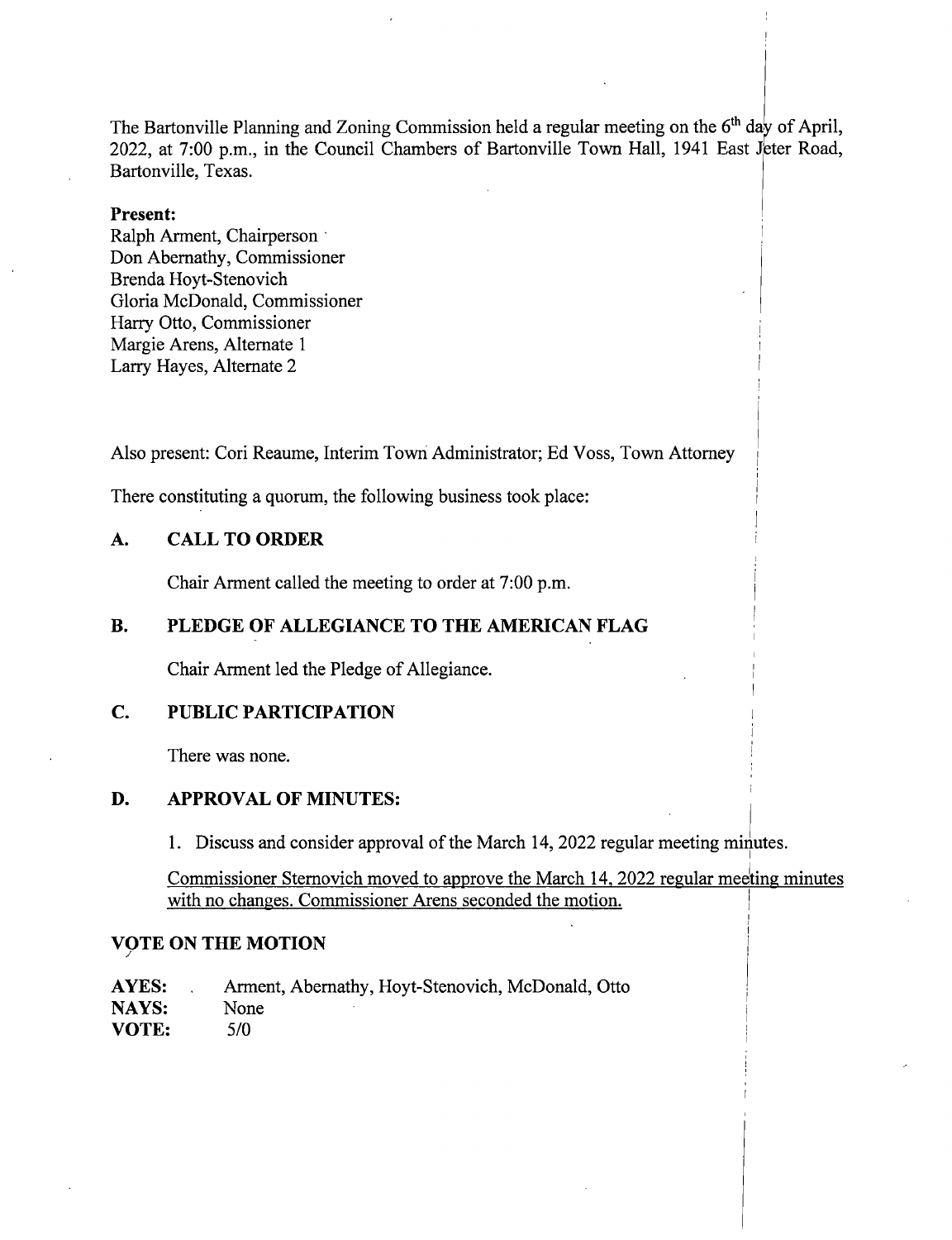# REGULAR ITEMS

#### 1. Public Hearing—Zoning Text Amendment

Public hearing to receive public comment and consider recommendations to the Town Council regarding an ordinance amending the Town of Bartonville Code of Ordinances, Chapter 14, Exhibit "A," Article 14.02, Ordinance 361-05, Zoning regulations, Division I, General Requirements, Chapter 2, Definitions, Beauty and Barber Shop.

Ms. Reaume informed the Commission

Chair Arment opened the public hearing at 7: 10 p.m.

There were no public comments.

The public hearing was closed at 7:11 p.m.

The Commission held discussion regarding terms in the definition and recommended a change from "cosmetic tattooing shops" to "permanent makeup" for the purposes of this ordinance update.

Commissioner McDonald moved to recommend approval of the Zoning Text Amendment, with discussed changes to the definition, to the Town Council. Commissioner Otto seconded the motion.

#### VOTE ON THE MOTION

| <b>AYES:</b> | Arment, Abernathy, Hoyt-Stenovich, McDonald, Otto |
|--------------|---------------------------------------------------|
| NAYS:        | <b>None</b>                                       |
| <b>VOTE:</b> | 5/0                                               |

## 2. Public Hearing— Posted Notice Requirements

Public hearing to receive public comment and consider recommendations to the Town Council regarding public hearing posted notice requirements by amending he Town of Bartonville Code of Ordinances, Chapter 14, Exhibit "A," Article 14.02, Ordinance 361-05, The Zoning Regulations, Appendix A, Section A.5 by repealing and replacing subsection C. Posted Notice.

This item was not discussed as it was acted upon on March 2, 2022.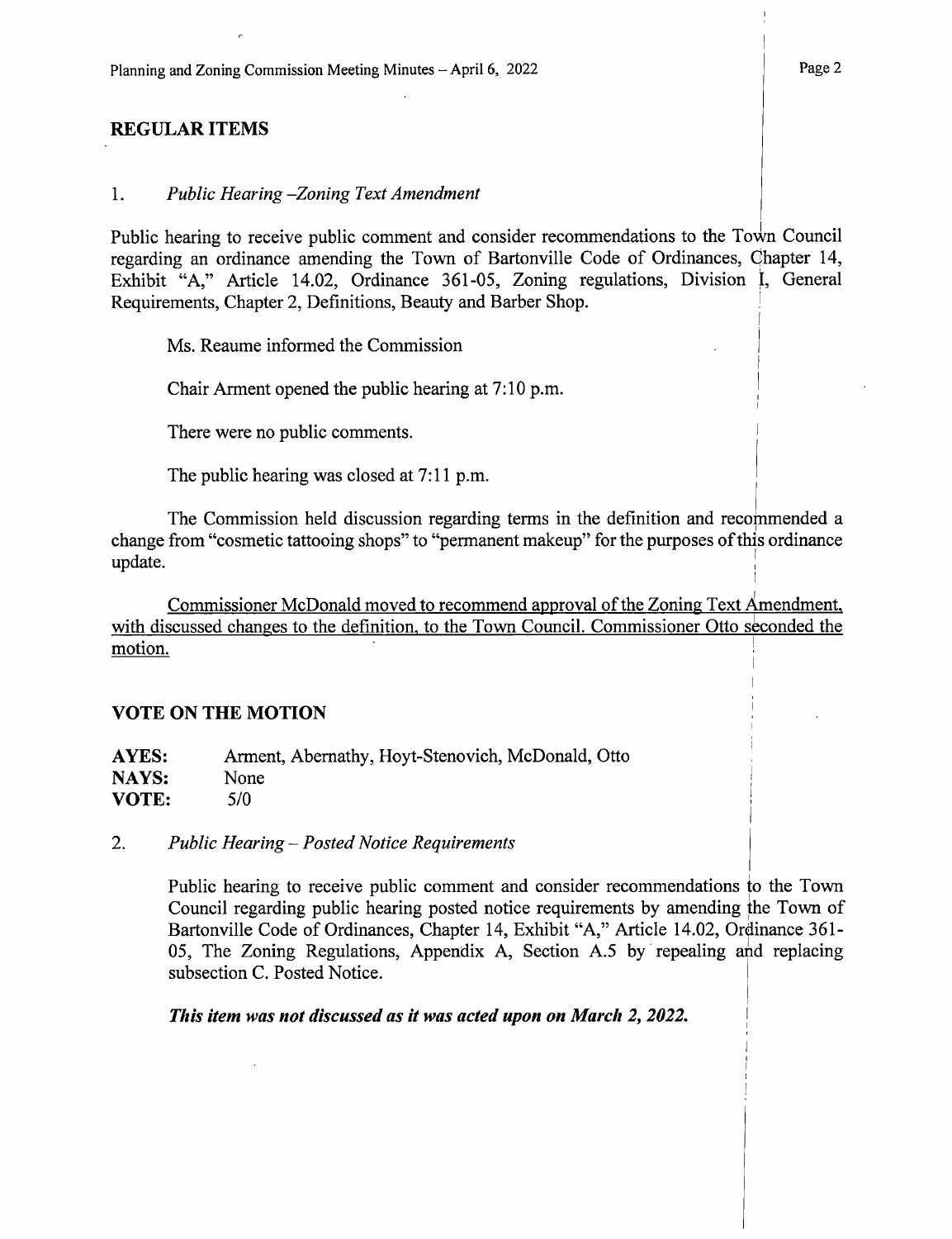Public hearing to receive public comment and consider recommendations to the Town Council regarding an ordinance amending the Town of Bartonville Code of Ordinances, Chapter 14, Exhibit "A," Article 14.02, Ordinance 361-05, the Zoning regulations for the Town of Bartonville, by amending Division IV, Special Requirements, Chapter <sup>20</sup> Fencing, Walls, and Screening Requirements.

Ms. Reaume informed the Commission the Town currently has in place an ordinance requiring that fencing/ walls along FM 407 be at least 50% transparent. This prevents any solid wood or masonry screening walls along the main corridor through town, but does not extend to any other areas. The Town Council called for public hearings related to this ordinance update and this is the first of two.

Chair Arment opened the public hearing at 7: 16 p.m.

No one spoke in favor or opposition.

The Commissioners discussed many alternatives, and how this ordinance would impact individual homeowners and the existing community. They considered an individual's ability to apply for <sup>a</sup> variance from the Zoning Board of Adjustments if there were specific circumstances where a more solid fence might be necessary but chose decided to recommend extension of this requirement to the following roads— McMakin, Jeter, Porter, Broome, Gibbons, and Frenchtown.

The public hearing was closed at 7:42 p.m.

Commissioner Abernathy moved to recommend approval of the zoning ordinance update to change requirements for walls along McMakin, Jeter, Porter, Broome, Gibbons, and Frenchtown, to the Town Council. Vice Chair McDonald seconded the motion.

# VOTE ON THE MOTION

AYES: Arment, Abernathy, Hoyt-Stenovich, McDonald, Otto<br>NAYS: None NAYS:  $VOTE:$   $5/0$ 

## 4. Site Plan— Cloud 9 Management/ Denkmann Plaza Addition

Discuss, consider and make recommendations to the Town Council regarding a site plan application from Cloud Nine Management, LLC, for a 1-acre tract of land identified as Denkmann Plaza Addition, Block A, Lot 1R-4, generally located on the west side of FM 407, north of IT Neely and south of the Bartonville Town Center.